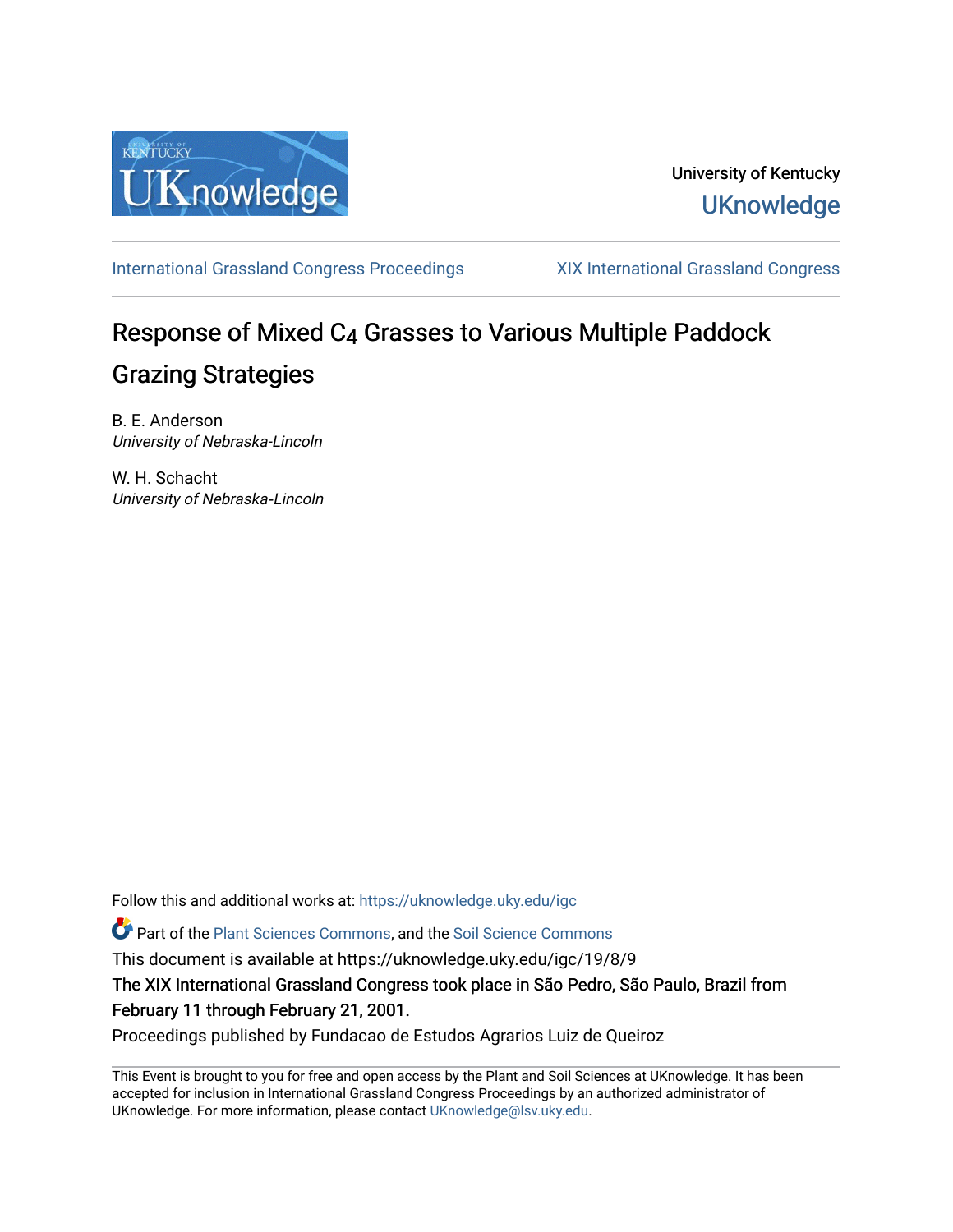#### **THEME # 08**

## **RESPONSE OF MIXED C4 GRASSES TO VARIOUS MULTIPLE PADDOCK GRAZING STRATEGIES**

B.E. Anderson and W.H. Schacht

Department of Agronomy, University of Nebraska, Lincoln, NE 68583

#### **Abstract**

The botanical composition of mixed grass pastures may change during grazing due to the various grazing period/recovery period lengths associated with multiple-paddock grazing strategies. This 4-year study compared changes in relative species composition and basal plant cover of a  $C_4$  grass mixture grazed using a nested paddock design to simulate 2, 4, 6 and 12paddock grazing cells in eastern Nebraska. Total basal plant cover declined from 11.6% prior to grazing to 7.3% after one year of grazing and then remained nearly constant thereafter. Neither relative species composition nor basal density were affected greatly by grazing strategy. Within grazing strategies, however, some changes occurred although high variability made it difficult to detect significant differences among plant species. Across all grazing strategies, switchgrass [*Panicum virgatum* L.] frequency was inversely related to big bluestem [*Andropogon gerardii* Vitman] and indiangrass [*Sorghastrum nutans* (L.) Nash.] while sideoats grama [*Bouteloua curtipendula* (Michx.) Torr.] was inversely related to little bluestem [*Schizachyrium scoparium* (Michx.) Nash.] and indiangrass.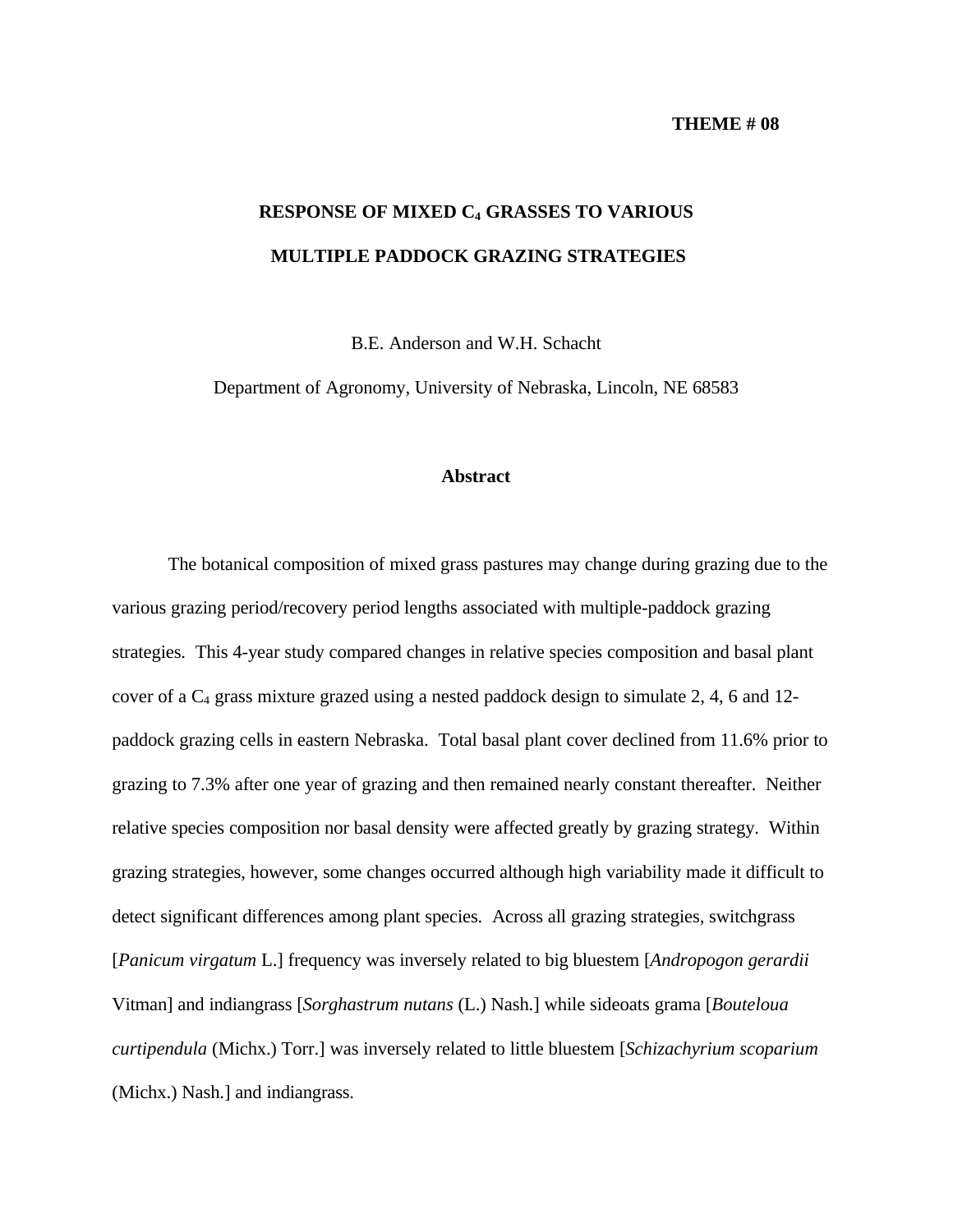**Keywords:** Species composition, basal plant cover

#### **Introduction**

Composition and productivity of grassland ecosystems become less stable when frequency and intensity of defoliation are high (Gammon, 1978). Animals selectively graze the most palatable plants, causing a shift in species composition towards grazing resistant species. Multiple-paddock systems that permit short grazing periods (1 to 4 days) and proportionately lengthy recovery periods may help maintain grassland stability and productivity. However, response of grassland ecosystems to various grazing period/recovery period lengths has not been described adequately.

This study examined botanical changes caused by four combinations of grazing period/recovery period lengths using small paddocks on nearly level terrain to eliminate spatial variability in grazing distribution.

#### **Material and Methods**

This research was conducted at the University of Nebraska Agricultural Research and Development Center near Mead, NE (96° 33' W longitude, 41° 11' N latitude) near the western edge of the tallgrass prairie region of the United States. Topography varies from nearly level to slopes of less than 3%. Soils are primarily a Sharpsburg silty clay loam (fine, montmorillonitic, mesic, Typic Argiudol).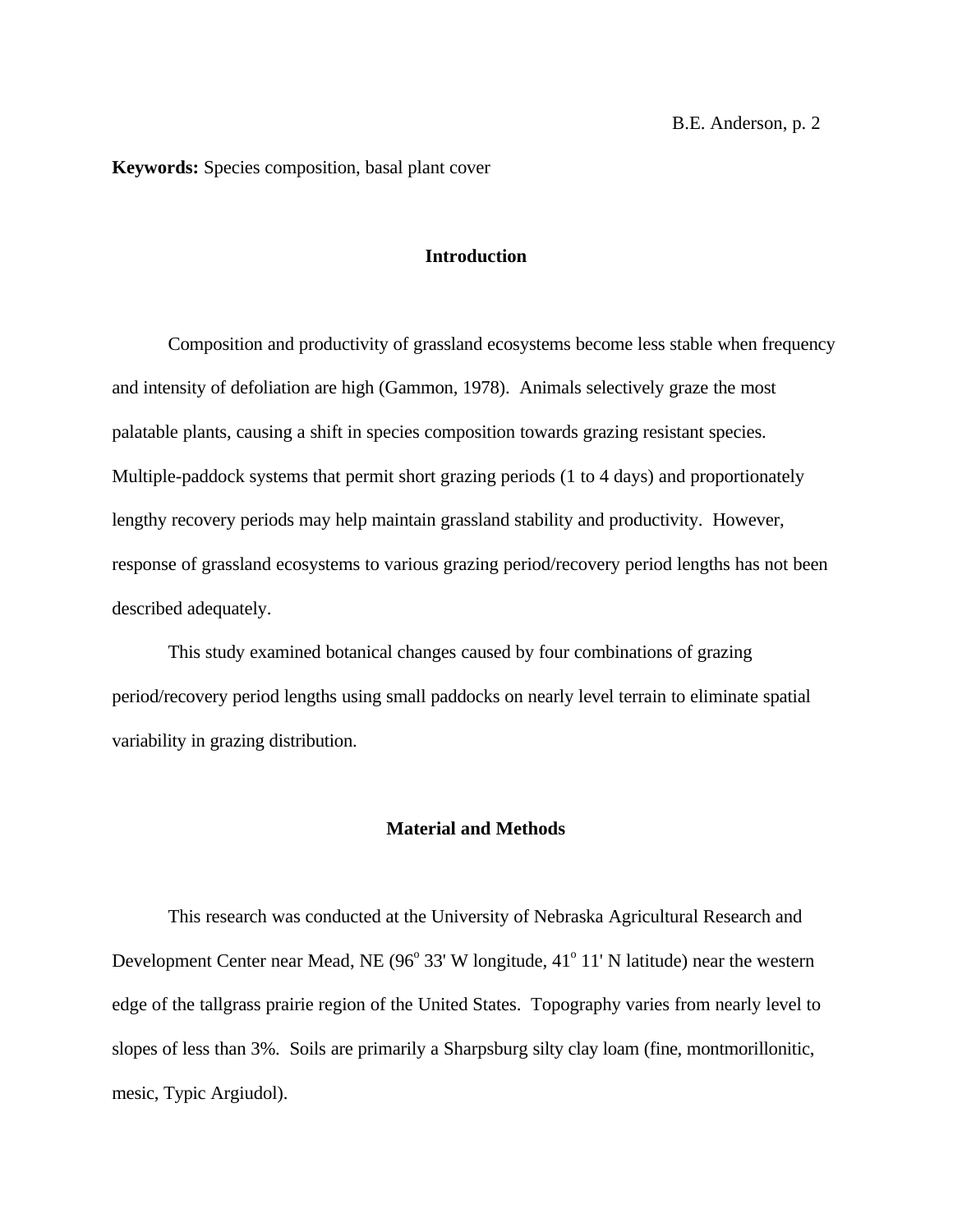B.E. Anderson, p. 3.

Four grazing units averaging 2.24 ha were seeded in 1990 to a mixture of big bluestem [*Andropogon gerardii* Vitman], indiangrass [*Sorghastrum nutans* (L.) Nash.], switchgrass [*Panicum virgatum* L.], little bluestem [*Schizachyrium scoparium* (Michx.) Nash.] and sideoats grama [*Bouteloua curtipendula* (Michx.) Torr.]. In 1991 and 1992 they were harvested once each year for hay; they were grazed at light intensity  $(<150$  steer days ha<sup>-1</sup>) by cattle as part of a rotational grazing system in 1993 and 1994. Beginning in 1993, pastures were fertilized annually with 90 kg N  $ha^{-1}$  in late Mav.

In 1995, each of the four grazing units was divided into four paddocks representing ½, 1/4, 1/6 and 1/12 of the grazing unit area to simulate a 2, 4, 6 and 12-paddock grazing strategy, respectively, and grazed as a nested paddock design (Anderson et al., 1997). Thus, each grazing unit represented one replication. Each grazing unit was grazed rotationally by 10 crossbred steers averaging 282 kg for 72 d from early June through late August each year from 1995 through 1998. Steers rotationally grazed through the nested paddocks in three grazing cycles of 12, 36 and 24 d in length.

Within each grazing unit, the grazing cycle began in a different sized paddock to balance differences in plant growth stages during grazing across grazing units. The number of days each herd remained on a paddock during a grazing cycle was proportional to the size of the paddock so that each paddock received the same number of animal grazing days ha<sup>-1</sup> (321 steer days ha<sup>-1</sup>). The direction of rotation always was from the larger paddock to the next smaller one, except when animals were rotated from the smallest paddock  $(1/12)$  to the largest paddock  $(½)$ . At the start of grazing each subsequent year, the grazing cycle within a grazing unit was advanced one paddock from the position grazing began the previous year. Thus, during the four years of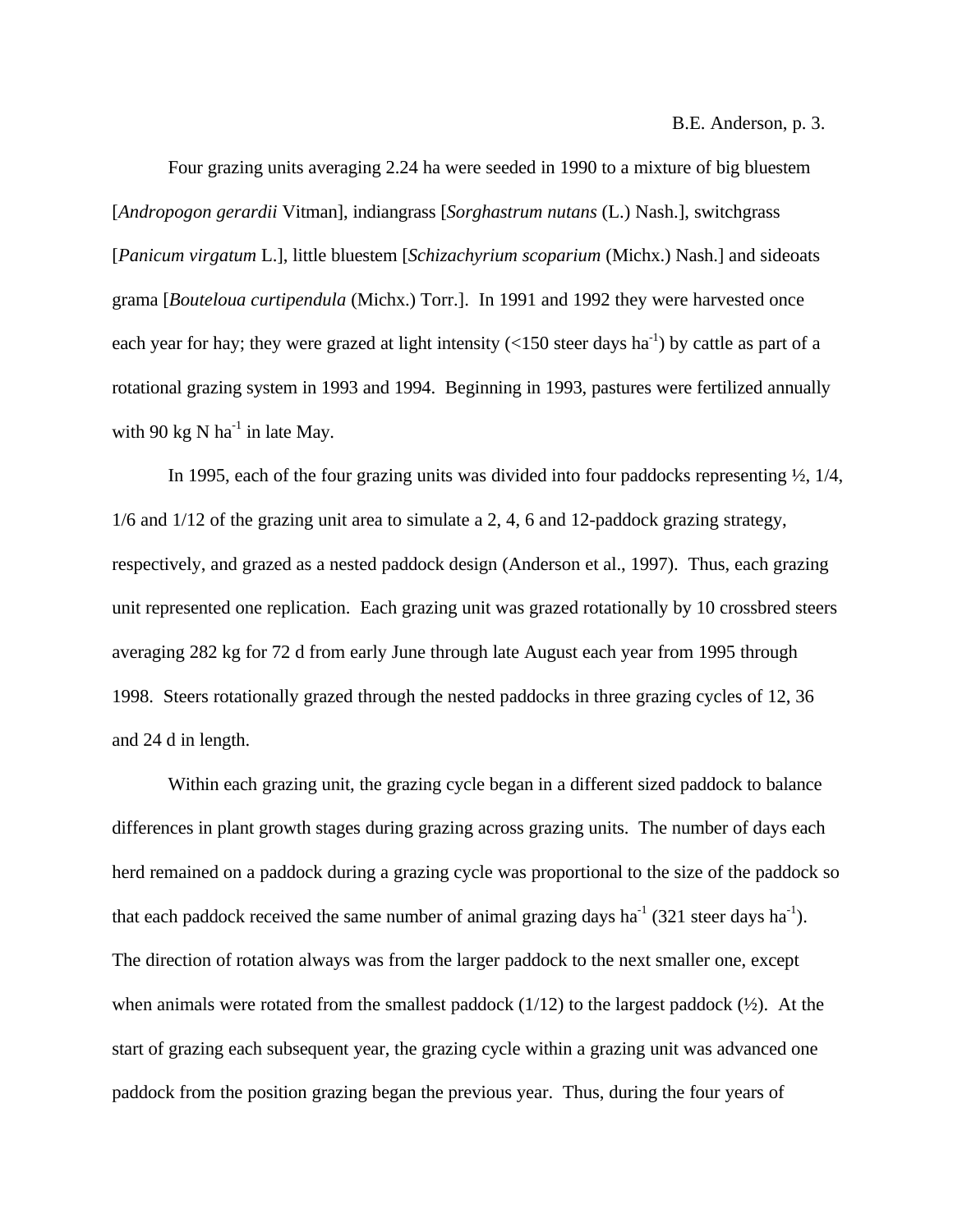grazing in this study, grazing for the year began once on every paddock.

 All grazing units were burned in early May of 1995 and again in 1999. Between 20 and 30 d following burning, percentage basal cover by species and relative species composition were determined in each paddock using a modified single step-point method (Owensby, 1973) with over 400 points per paddock. Percentage basal cover was calculated from the number of times the point actually came in contact with a plant base while relative species composition was determined using the plant closest to the point that also was in front of the point.

Statistical analysis was a modified latin square (Lenter and Bishop, 1993). Major sources of variation were grazing unit (i.e., pasture replication), stage (i.e., order in which paddocks were grazed within a grazing unit) and treatment (i.e., grazing strategy, grazing period/recovery period lengths or paddock size). The linear model thus was as follows:

 $Y_{iik} = u + g_i + s_j + t_k + e_{ijk}$ 

where  $Y_{ijk}$  is the observation in the i<sup>th</sup> grazing unit during the j<sup>th</sup> stage of the k<sup>th</sup> treatment and u is the overall mean,  $g_i$  is the effect of the i<sup>th</sup> grazing unit,  $s_j$  is the effect of the j<sup>th</sup> stage,  $t_k$  is the effect of the  $k^{\text{th}}$  treatment and  $e_{ijk}$  is the random error.

#### **Results and Discussion**

Averaged across all grazing strategies, total percentage basal cover declined from 11.6% prior to grazing in 1995 to 7.3% in 1996 and then remained nearly constant through spring 1999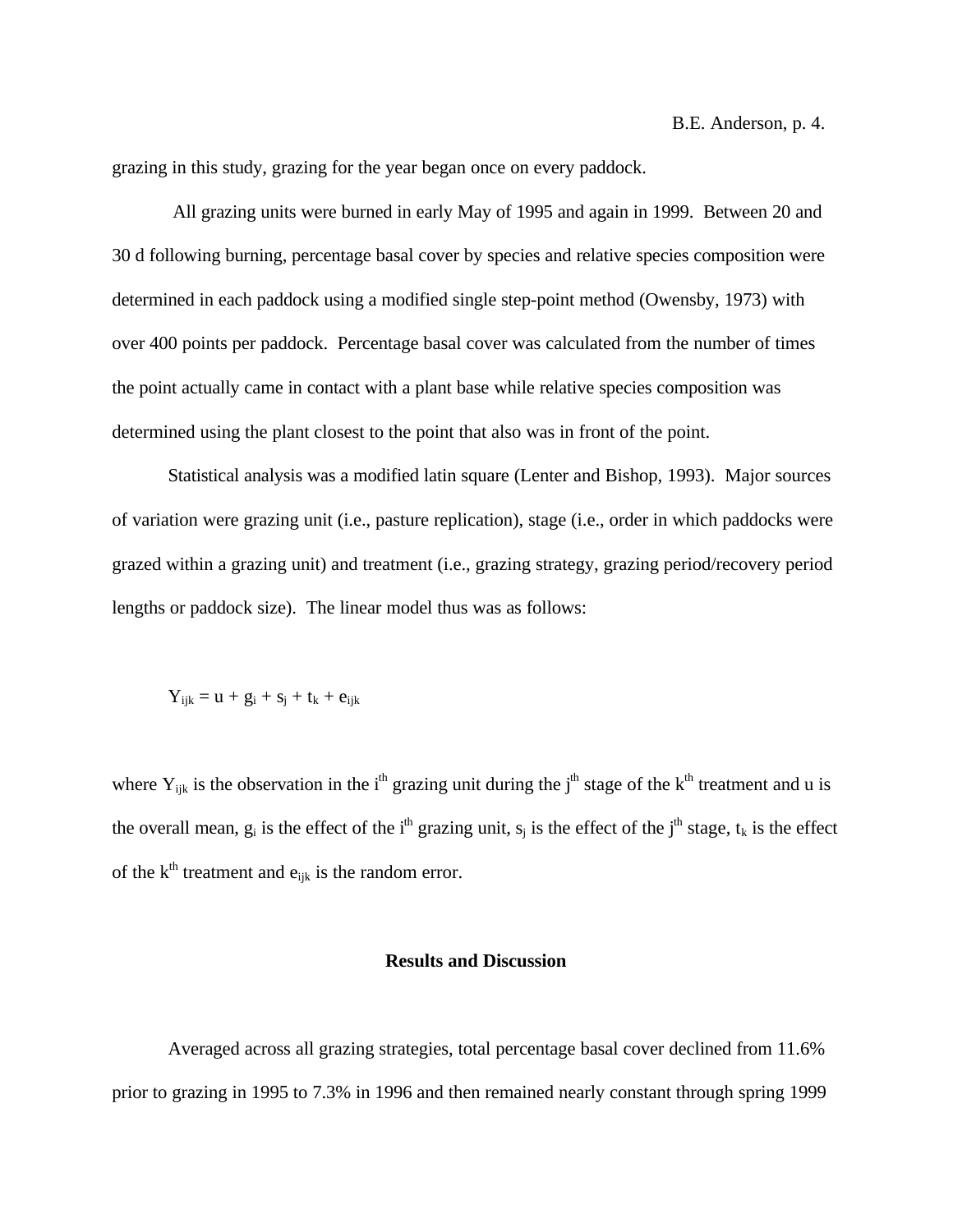B.E. Anderson, p. 5.

(7.1%). Total percentage basal cover changed significantly more in the simulated 2-paddock strategy (6.9 percentage unit decline) than in the other three strategies (average 3.7 percentage unit decline). However, when grazing started in 1995 total percentage basal cover of the simulated 2-paddock strategy (13.7%) was 2.8 percentage units higher than the average of the other three strategies (10.9%), so it is unclear whether this difference in amount of change was due to grazing strategy or random chance.

There were few consistent relationships among species in changes in percentage basal cover (Table 1). Indiangrass was inversely related to sideoats grama; changes in percentage basal cover of sideoats grama tended to become increasingly negative as grazing strategy changed from 2-paddock to 12-paddock while percentage basal cover of indiangrass changed in the opposite direction (Table 2). Also, the relative magnitude of percentage basal cover change of big and little bluestem tended to be similar.

Relative species composition changed little overall following four years of grazing. Changes in relative species composition never differed significantly for any individual species across grazing strategies although sideoats grama tended to decrease as grazing strategy changed from 2-paddock to 12-paddock (Table 2). Within grazing strategies, however, some changes occurred although high variability made it difficult to detect significant differences among plant species. Across all grazing strategies, relative species composition of switchgrass was inversely related to big bluestem and indiangrass while that of sideoats grama was inversely related to little bluestem and indiangrass (Table 1).

Neither relative species composition nor percentage basal cover were affected greatly by grazing strategy in this 4-year study. Concurrent studies in the same area using this same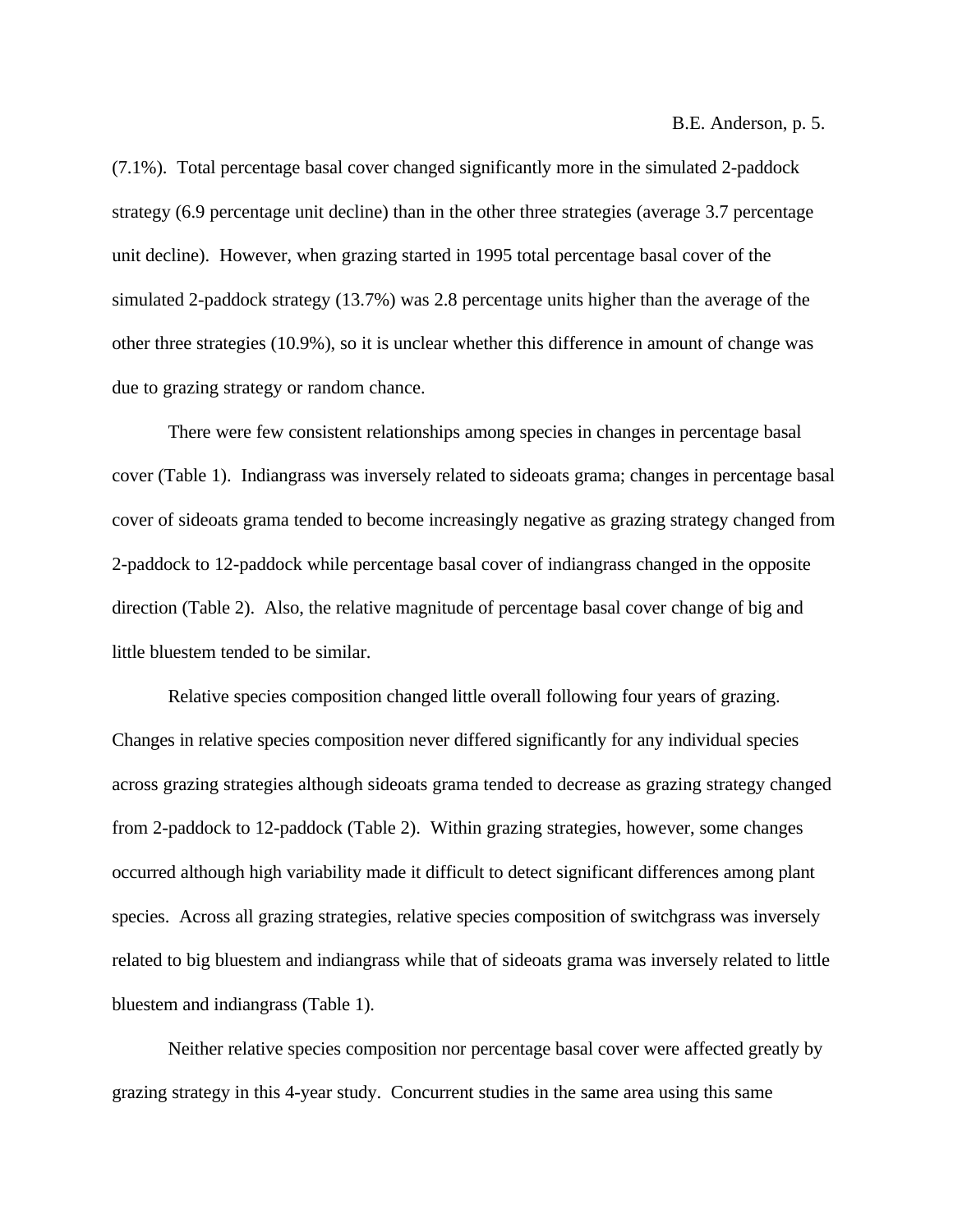B.E. Anderson, p. 6.

mixture of grasses showed that relatively short term grazing studies, such as the 4-year study reported here, may be inadequate to determine long term effects (Anderson, 1999). Herbage biomass production did not differ significantly across grazing strategies the first two years (Burboa-Cabrera, 1997) but visual observations in year four suggested that biomass differences were beginning to develop (data not presented). This study will be conducted through a second 4-year cycle with continued monitoring of botanical composition as well as biomass production.

#### **References**

**Anderson, B.** (1999). Study duration can affect results and conclusions of grazing studies. Abstr. 52nd Annual Meeting, Soc. for Range Manage. **52**:2.

**Anderson, B.E., W.W. Stroup and W.H. Schacht.** (1997). Using nested paddocks to study multiple-paddock grazing systems. Proc. 18<sup>th</sup> Int. Grass. Cong., Winnipeg and Saskatoon, Canada, pp. 26-13 - 26-16.

**Burboa-Cabrera, F.R.** (1997). Grazing distribution and utilization in warm-season pastures at four stocking densities. Ph.D. diss. Univ. of Nebraska, Lincoln.

**Gammon, D.M.** (1978). Patterns of defoliation during continuous and rotational grazing of rangeland by cattle. Proc. 1<sup>st</sup> Int. Rangeland Cong., Soc. Range Manage., Denver, CO, pp. 603-605.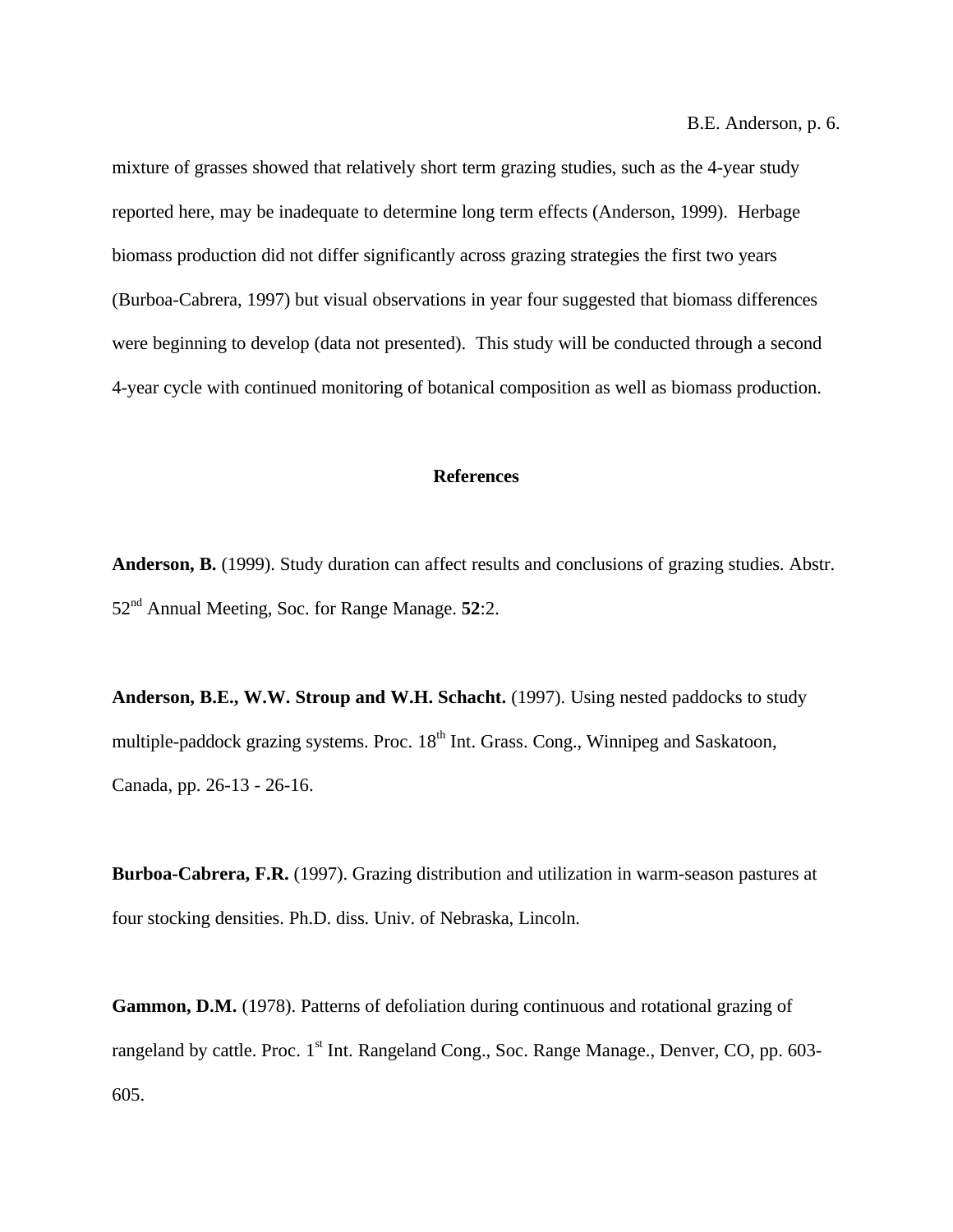#### B. E. Anderson, p. 7.

**Lenter, M. and T. Bishop.** (1993). Experimental design and analysis. Valley Book Co., Blacksburg, VA.

**Owensby, C.E.** (1973). Modified step-point system for botanical composition and basal cover estimates. J. Range Manage. **26**:302-303.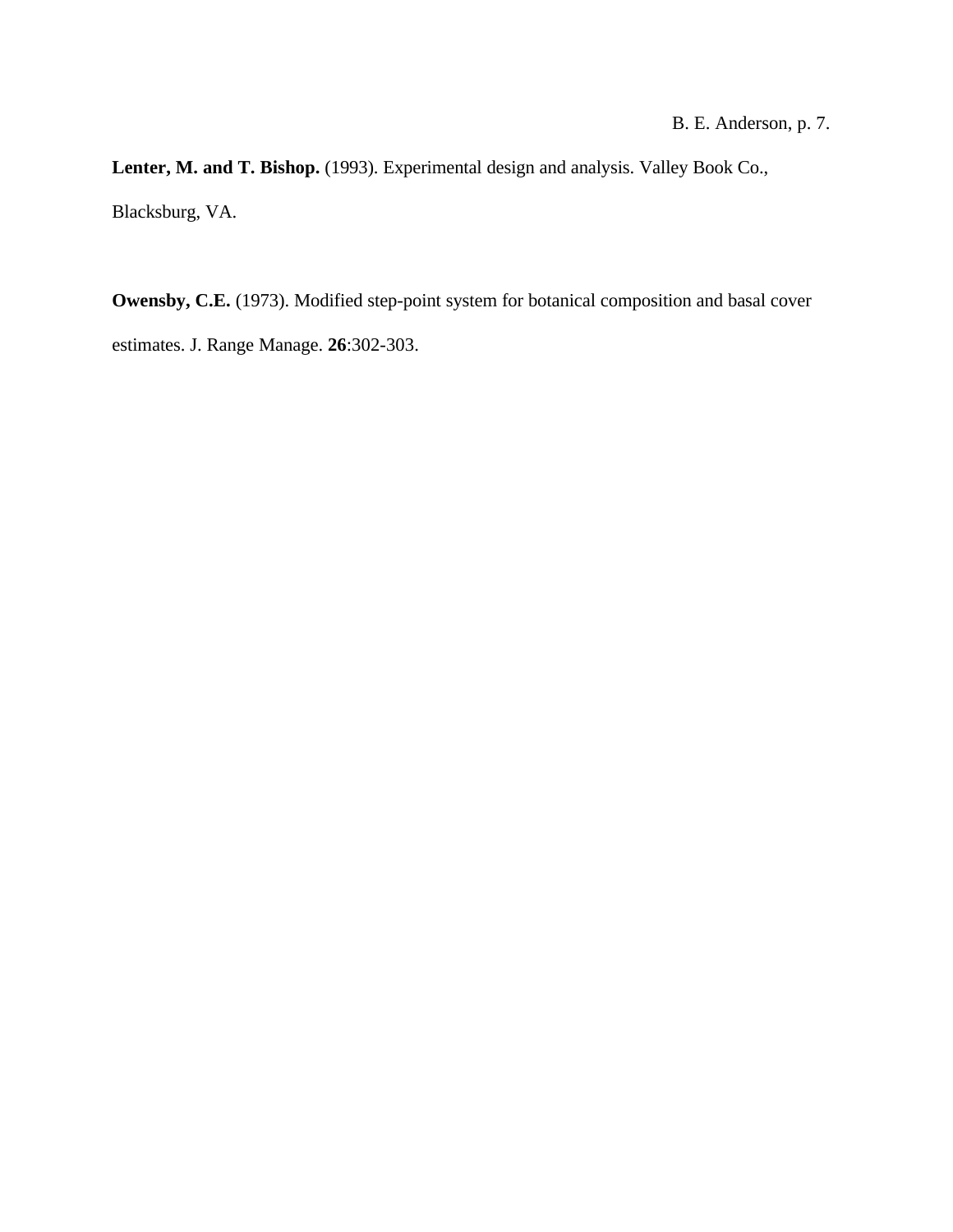|                                                     | Switchgrass                                           | Indiangrass          | Little<br>bluestem | Sideoats<br>grama    |  |  |  |  |
|-----------------------------------------------------|-------------------------------------------------------|----------------------|--------------------|----------------------|--|--|--|--|
|                                                     | $------$ percentage basal cover - - - - - - - - - - - |                      |                    |                      |  |  |  |  |
| Big bluestem                                        | 0.28                                                  | 0.38                 | $0.44^{+}$         | $-0.23$              |  |  |  |  |
| Switchgrass                                         |                                                       | 0.04                 | 0.30               | 0.20                 |  |  |  |  |
| Indiangrass                                         |                                                       |                      | 0.14               | $-0.53$ <sup>*</sup> |  |  |  |  |
| Little bluestem                                     |                                                       |                      |                    | $-0.41$              |  |  |  |  |
| $------$ relative species composition - - - - - - - |                                                       |                      |                    |                      |  |  |  |  |
| Big bluestem                                        | $-0.68$ **                                            | $-0.15$              | 0.29               | $-0.26$              |  |  |  |  |
| Switchgrass                                         |                                                       | $-0.51$ <sup>*</sup> | $-0.05$            | 0.15                 |  |  |  |  |
| Indiangrass                                         |                                                       |                      | $-0.01$            | $-0.44$ <sup>+</sup> |  |  |  |  |
| Little bluestem                                     |                                                       |                      |                    | $-0.55$ <sup>*</sup> |  |  |  |  |

**Table 1.** Partial correlation coefficients relating changes in percentage basal cover or relative species composition of five C<sub>4</sub> grasses following four seasons of grazing in eastern Nebraska.

+, \*, \*\* Probability of significant correlation between the two specified grass species at 0.10, 0.05, and 0.01 significance level, respectively.